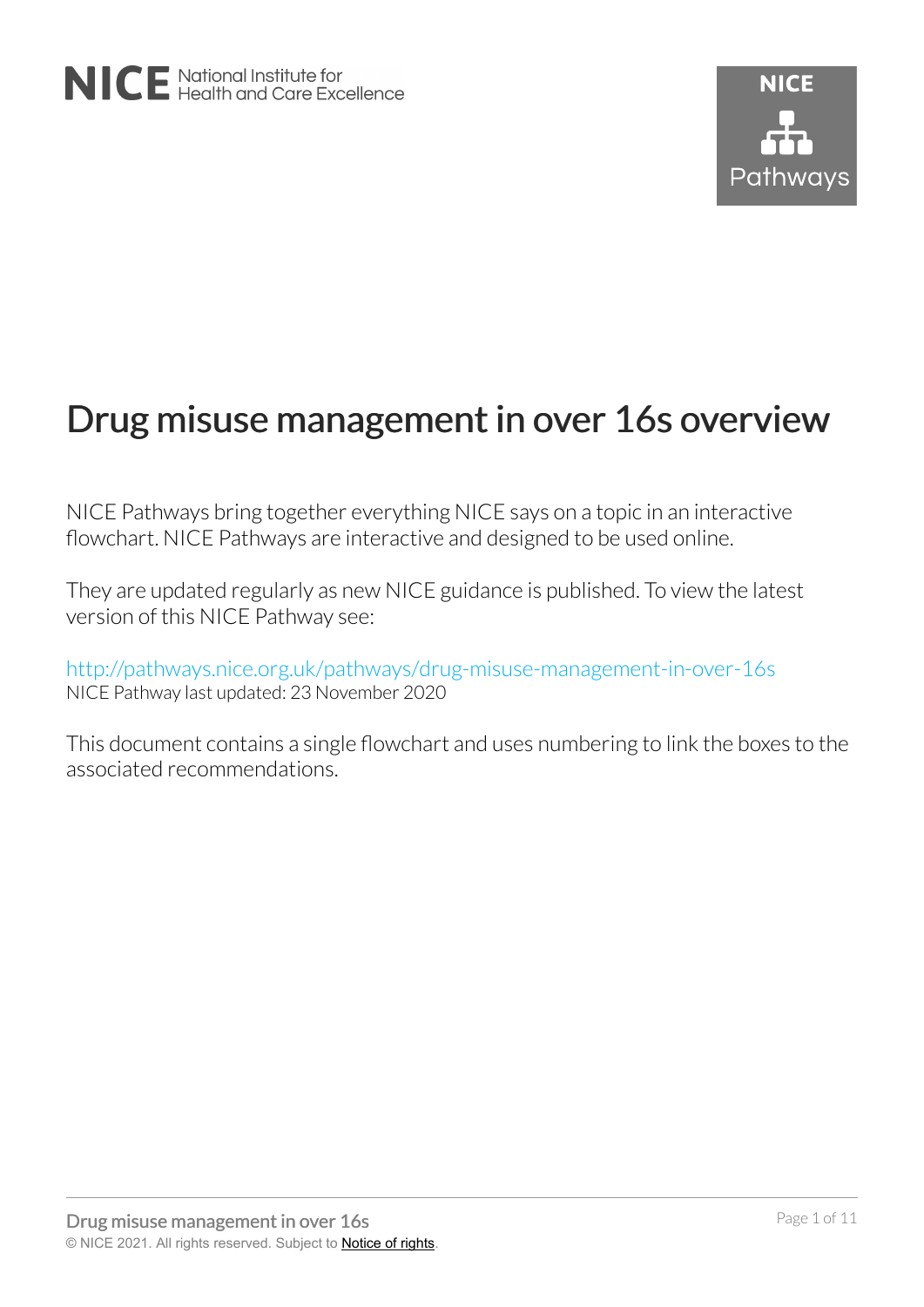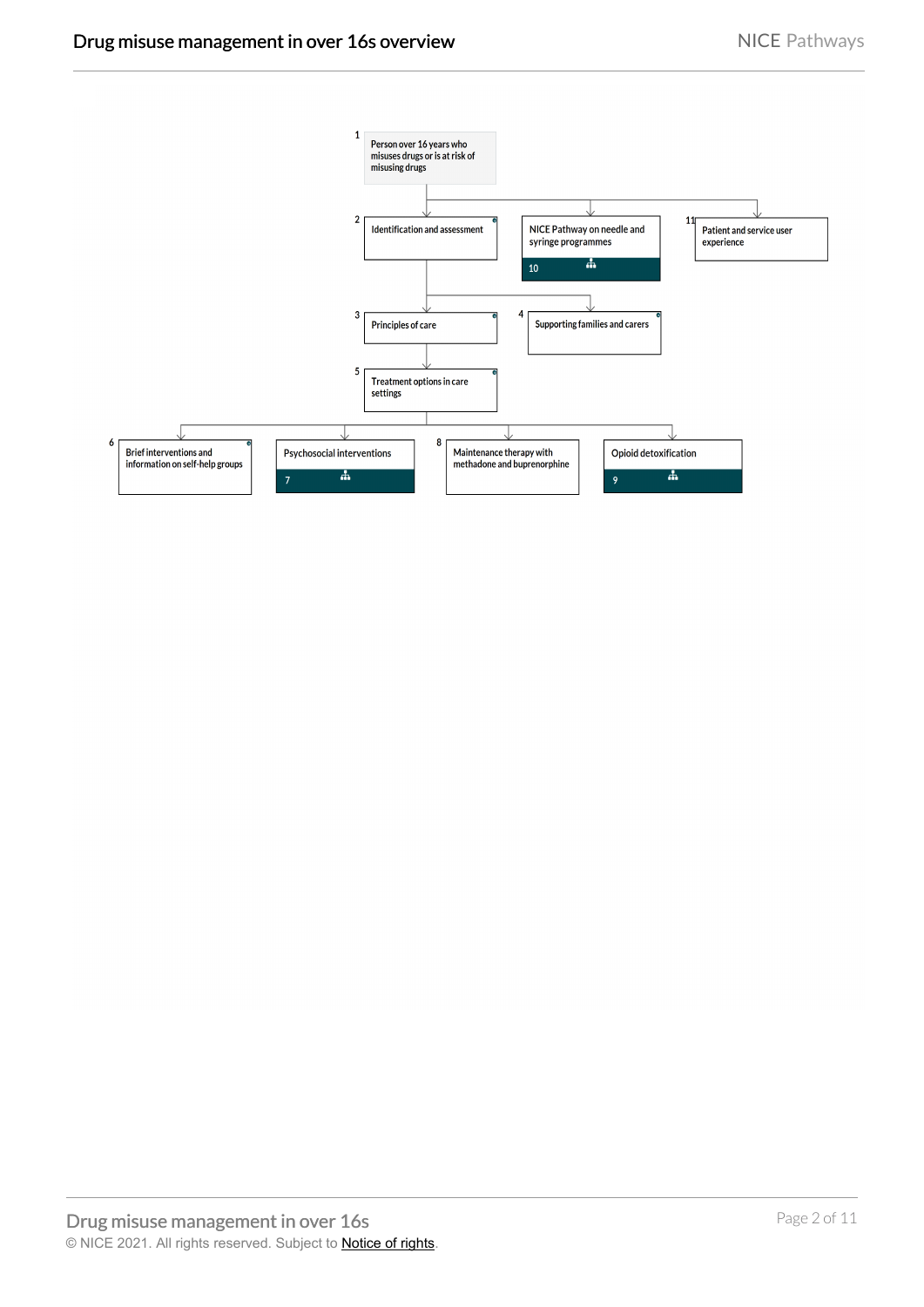# **1 Person over 16 years who misuses drugs or is at risk of misusing drugs**

No additional information

# **2 Identification and assessment**

#### **Asking questions about drug misuse**

In mental health and criminal justice settings (in which drug misuse is known to be prevalent), routinely ask service users about recent legal and illicit drug use, including type, method of administration, quantity and frequency.

In settings such as primary care, general hospitals and emergency departments, consider asking people about recent drug use if they have symptoms that suggest the possibility of drug misuse, such as:

- acute chest pain in a young person
- acute psychosis
- mood and sleep disorders.

#### **Initial assessment**

When making an assessment and developing and agreeing a care plan, consider the service user's:

- medical, psychological, social and occupational needs  $\bullet$
- history of drug use  $\bullet$
- experience of previous treatment, if any
- goals in relation to his or her drug use
- treatment preferences.

When delivering and monitoring the care plan:

- agree the plan with the service user
- maintain a respectful and supportive relationship with the service user
- help the service user to:  $\bullet$ 
	- identify situations or states when he or she is vulnerable to drug misuse, and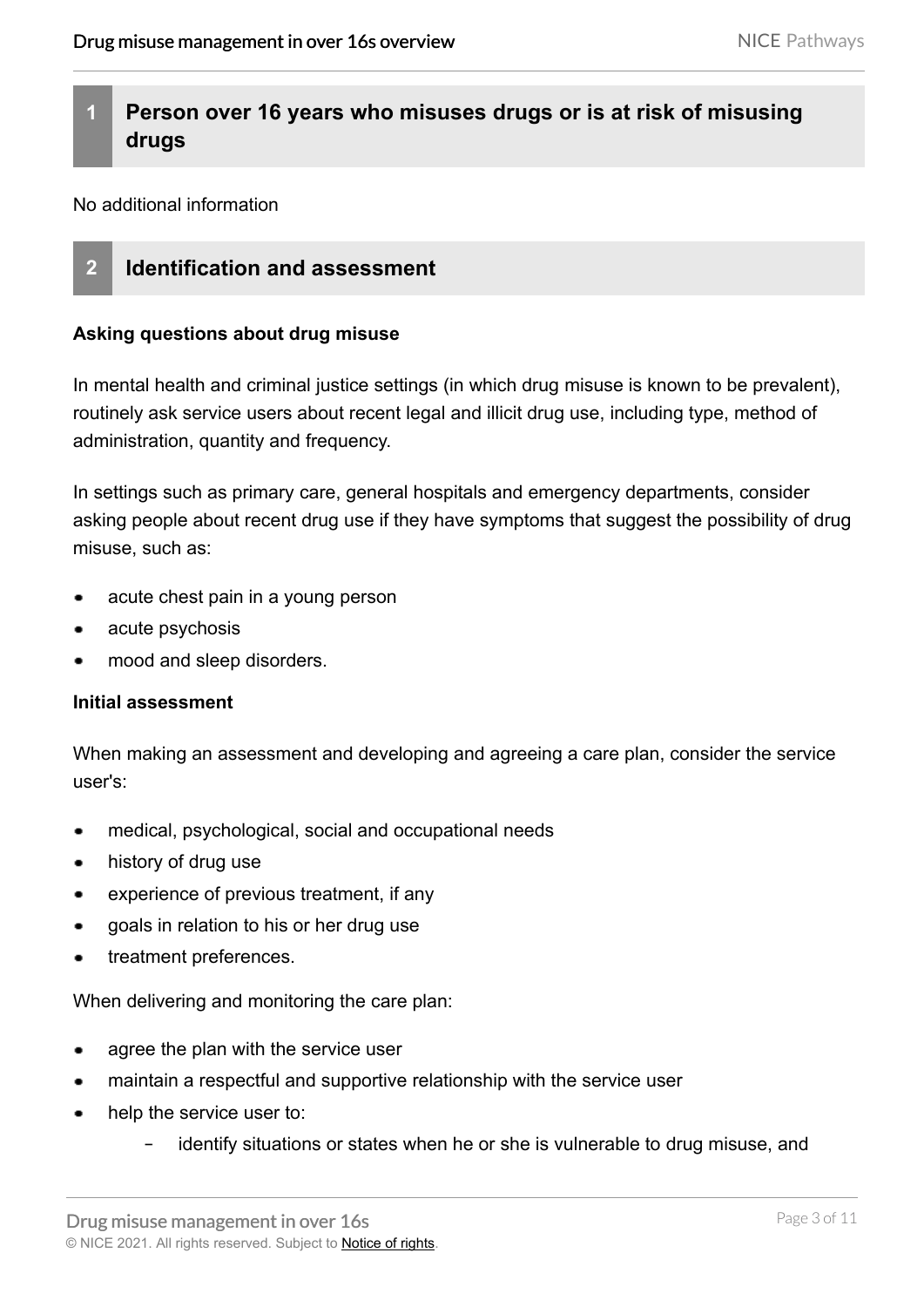- explore alternative coping strategies
- ensure that all service users have full access to a wide range of services
- ensure that maintaining the service user's engagement with services remains a major focus of the care plan
- review regularly the care plan of a service user receiving maintenance treatment to ascertain whether detoxification should be considered
- maintain effective collaboration with other care providers.

Use biological testing (for example, of urine or oral fluid) as part of a comprehensive assessment of drug use, but do not rely on it as the sole method of diagnosis and assessment.

## **Quality standards**

The following quality statements are relevant to this part of the interactive flowchart.

- 2. Assessment
- 7. Recovery and reintegration

#### **3 Principles of care**

To enable people who misuse drugs to make informed decisions about their treatment and care, staff should explain options for abstinence-oriented, maintenance-oriented and harm-reduction interventions at the person's initial contact with services and at subsequent formal reviews.

Discuss with people who misuse drugs whether to involve families and carers in their assessment and treatment plans. Respect the service user's right to confidentiality.

Ensure that there are clear and agreed plans to facilitate effective transfer of people who misuse drugs between services, to reduce loss of contact.

All interventions for people who misuse drugs should be delivered by staff competent in delivering the intervention and who receive appropriate supervision.

People who misuse drugs should be given the same care, respect and privacy as any other person.

NICE has produced [information for the public on drug misuse.](http://www.nice.org.uk/guidance/cg51/informationforpublic)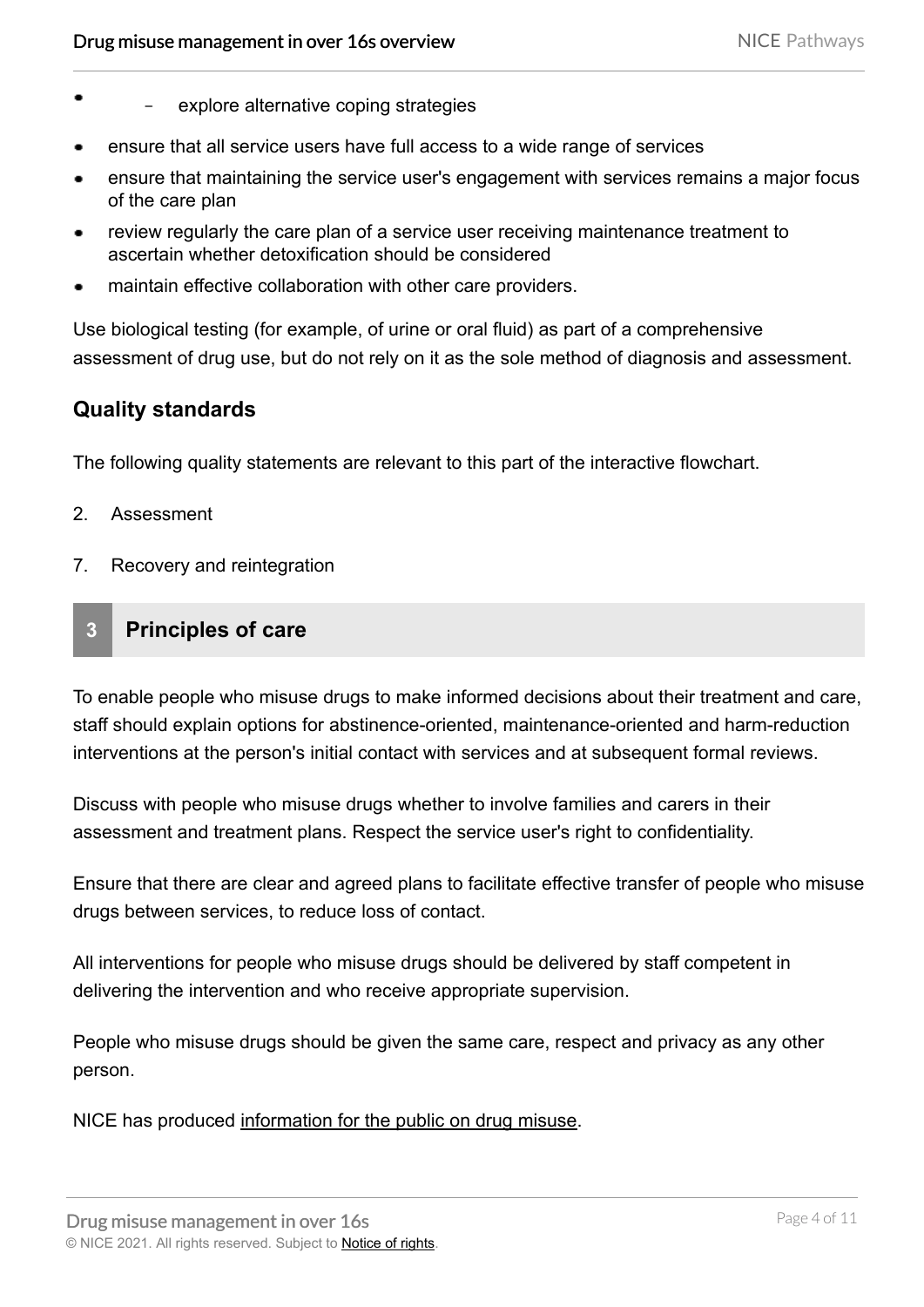## **Quality standards**

The following quality statements are relevant to this part of the interactive flowchart.

- 5. Information and advice
- 6. Keyworking psychosocial interventions
- 7. Recovery and reintegration

# **4 Supporting families and carers**

Discuss with families and carers the impact of drug misuse on themselves and other family members, including children.

- Offer an assessment of their personal, social and mental health needs (see [the NICE](https://pathways.nice.org.uk/pathways/supporting-adult-carers) [Pathway on supporting adult carers\)](https://pathways.nice.org.uk/pathways/supporting-adult-carers).
- Give advice and written information on the impact of drug misuse.

Where the needs of families and carers have been identified:

- offer guided self-help (usually a single session with written material provided)
- inform them about support groups for example, self-help groups specifically for families and carers – and facilitate contact.

If families and carers continue to have significant problems, consider offering individual family meetings (normally at least five weekly sessions). These should:

- provide information and education about drug misuse
- help to identify sources of stress related to drug misuse
- promote effective coping behaviours.

NICE has produced [information for the public on drug misuse.](http://www.nice.org.uk/guidance/cg51/informationforpublic)

## **Quality standards**

The following quality statement is relevant to this part of the interactive flowchart.

3. Families and carers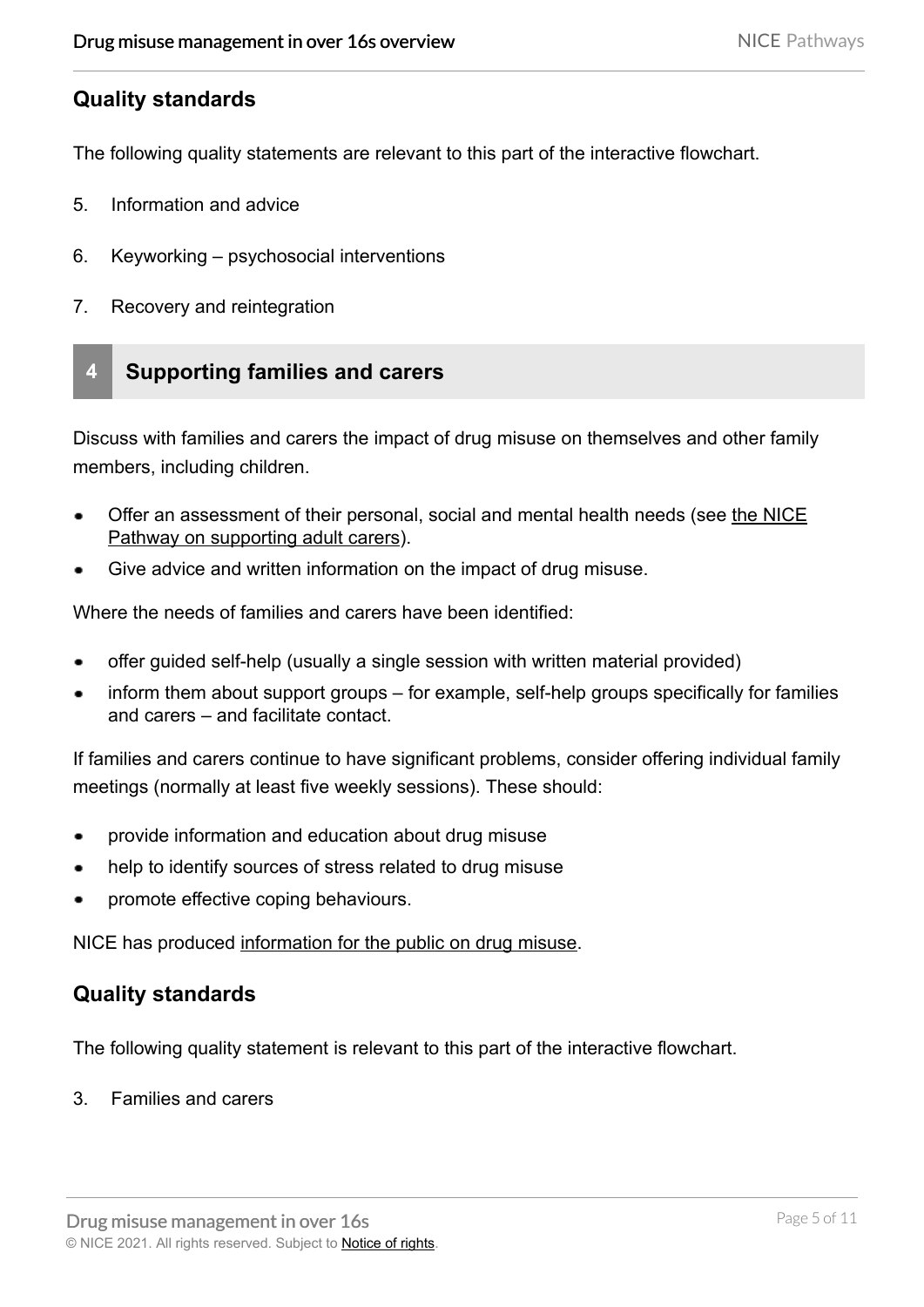# **5 Care setting**

#### **Community, inpatient and residential settings**

The same range of psychosocial interventions should be available in inpatient and residential settings as in the community. These should normally include contingency management, behavioural couples therapy and cognitive behavioural therapy. Services should encourage and facilitate participation in self-help groups.

Consider residential treatment for people who are seeking abstinence and who have significant comorbid physical, mental health or social problems. The person should have completed a residential or inpatient detoxification programme and have not benefited from previous community-based psychosocial treatment.

Urgently assess people who have relapsed to opioid use during or after inpatient or residential treatment. Consider prompt access to alternative community, residential or inpatient support, including maintenance treatment.

#### **Criminal justice system**

Access to and choice of treatment for drug misuse should be the same whether people participate voluntarily or are legally required to do so.

#### **Prisons**

Treatment options, including detoxification, should be comparable to those in the community.

When choosing treatment, take into account:

- length of sentence or remand period, and possibility of unplanned release
- risks of self-harm, death or post-release overdose
- for people receiving opiate detoxification, practical difficulties in assessing dependence and the associated risk of opioid toxicity early in treatment.

Consider offering people with significant drug misuse problems access to a therapeutic community developed specifically for treating drug misuse in prison.

Consider residential treatment as part of an overall care plan for people who have made an informed decision to remain abstinent after release.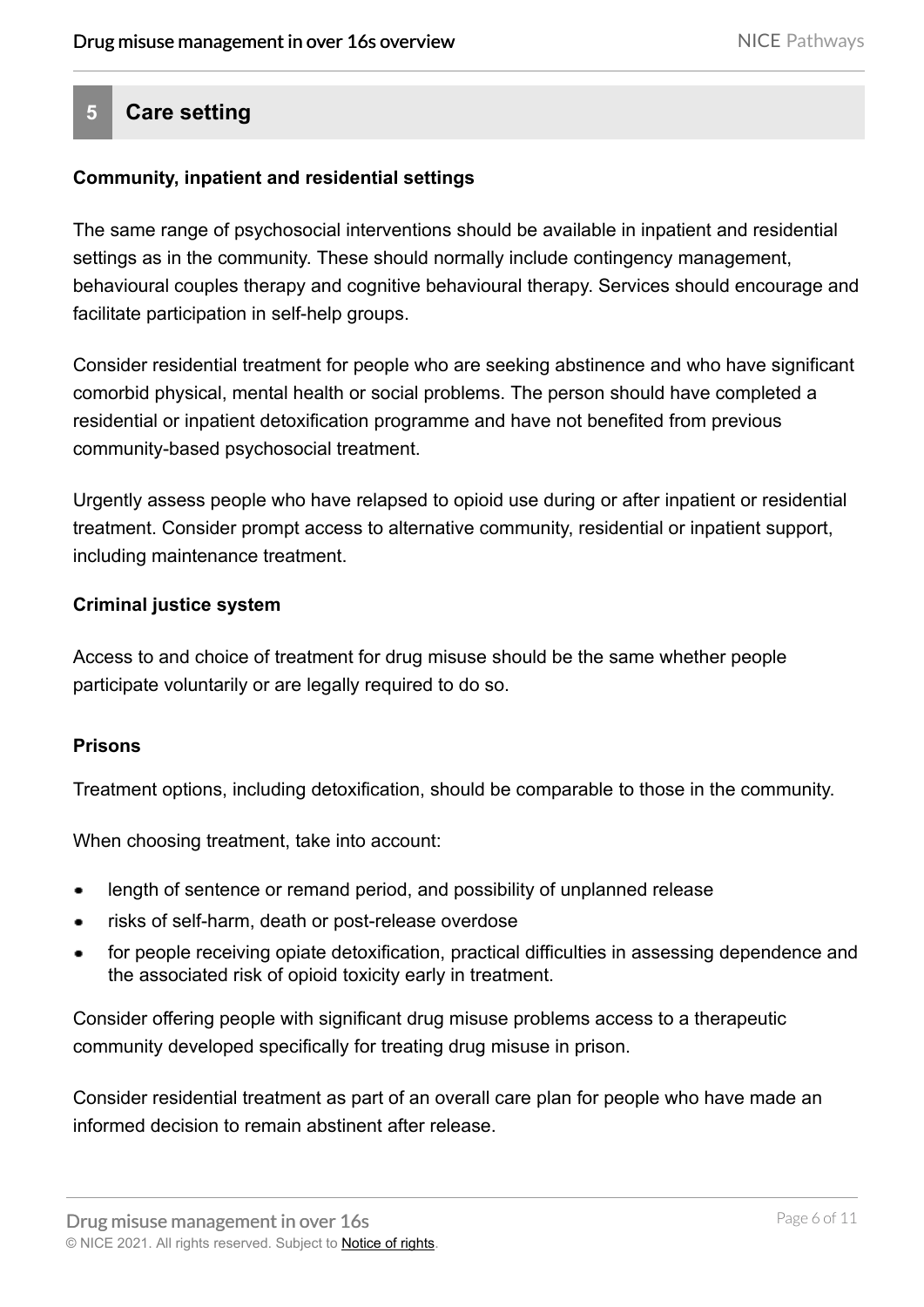## **Quality standards**

The following quality statement is relevant to this part of the interactive flowchart.

10. Residential rehabilitative treatment



At routine contacts and opportunistically (for example, at needle and syringe exchanges), provide information and advice to all people who misuse drugs about reducing exposure to blood-borne viruses.

- Give advice on reducing sexual and injection risk behaviours.
- Consider offering testing for blood-borne viruses.

Do not routinely provide group-based psychoeducational interventions that give information about reducing exposure to blood-borne viruses and/or about reducing sexual and injection risk behaviours.

If concerns about drug misuse are identified by the service user or a staff member, offer opportunistic brief interventions focused on motivation to people:

- in limited contact with drug services (for example, those attending a needle and syringe exchange or primary care settings)
- not in contact with drug services (for example, in primary or secondary care settings, occupational health or tertiary education).

These interventions should:

- normally consist of two sessions each lasting 10–45 minutes
- explore ambivalence about drug use and possible treatment, with the aim of increasing motivation to change behaviour, and provide non-judgemental feedback.

Routinely provide information about self-help groups.

- These groups should normally be based on 12-step principles; for example, Narcotics Anonymous and Cocaine Anonymous.
- Consider facilitating initial contact, for example by making the appointment, arranging transport and accompanying the person to the first session.

NICE has published guidance on identifying and supporting people who are misusing or are at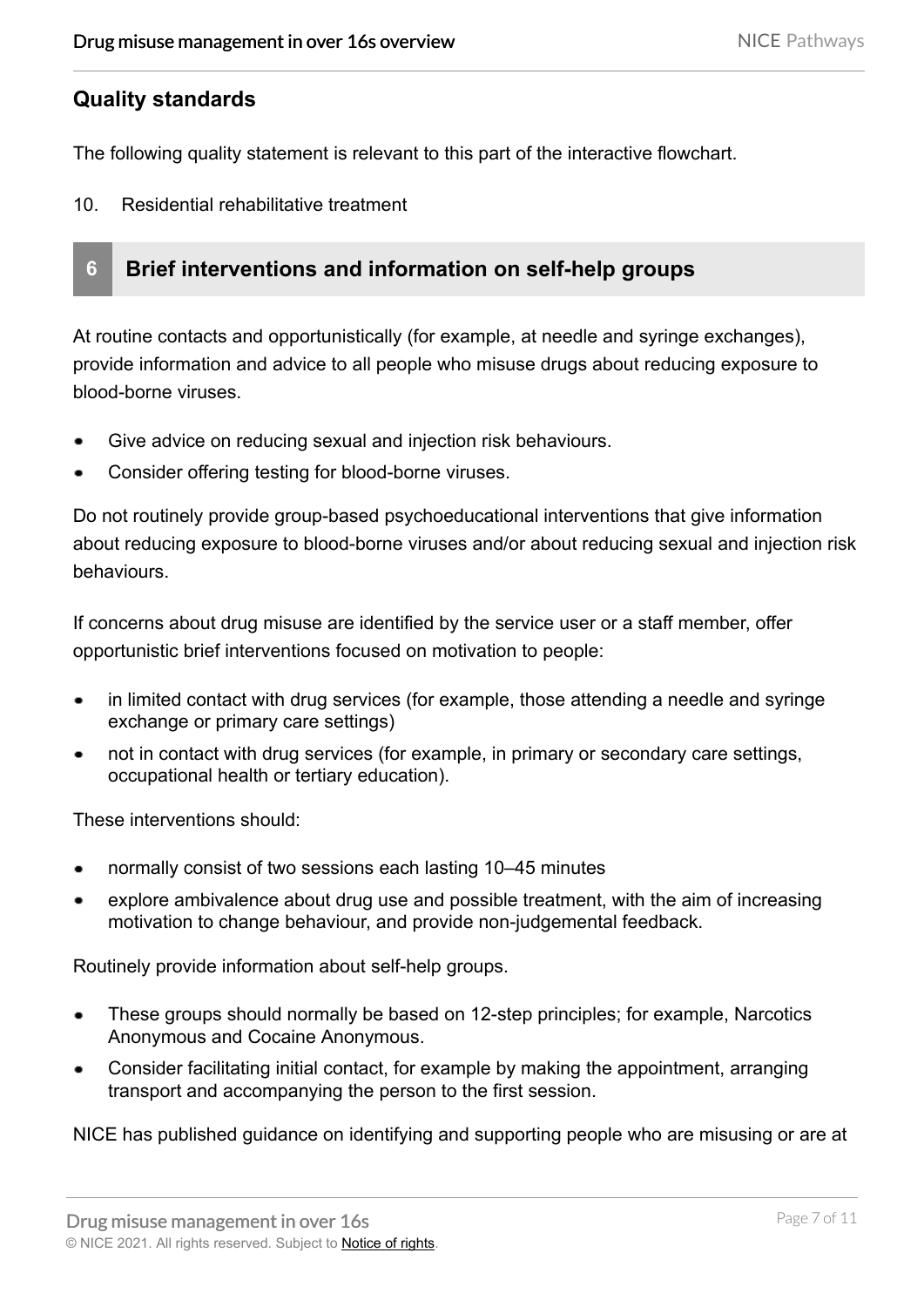risk of misusing substances. See [the NICE Pathway on drug misuse prevention.](https://pathways.nice.org.uk/pathways/drug-misuse-prevention)

## **Quality standards**

The following quality statements are relevant to this part of the interactive flowchart.

- 4. Blood-borne viruses
- 6. Keyworking psychosocial interventions
- 7. Recovery and reintegration

# **7 Psychosocial interventions**

[See Drug misuse management in over 16s / Psychosocial interventions for drug misuse in](https://pathways.nice.org.uk/pathways/drug-misuse-management-in-over-16s/psychosocial-interventions-for-drug-misuse-in-people-over-16)  people over 16

## **8 Maintenance therapy with methadone and buprenorphine**

The following recommendations are from NICE technology appraisal guidance on methadone [and buprenorphine for the management of opioid dependence.](http://www.nice.org.uk/guidance/ta114)

Methadone and buprenorphine (oral formulations), using flexible dosing regimens, are recommended as options for maintenance therapy in the management of opioid dependence.

The decision about which drug to use should be made on a case by case basis, taking into account a number of factors, including the person's history of opioid dependence, their commitment to a particular long-term management strategy, and an estimate of the risks and benefits of each treatment made by the responsible clinician in consultation with the person. If both drugs are equally suitable, methadone should be prescribed as the first choice.

Methadone and buprenorphine should be administered daily, under supervision, for at least the first 3 months. Supervision should be relaxed only when the patient's compliance is assured. Both drugs should be given as part of a programme of supportive care.

NICE has written [information for the public on methadone and buprenorphine.](http://www.nice.org.uk/guidance/ta114/informationforpublic)

NICE has published an [evidence summary on opioid dependence: buprenorphine prolonged](http://www.nice.org.uk/advice/ES19)[release injection \(Buvidal\)](http://www.nice.org.uk/advice/ES19).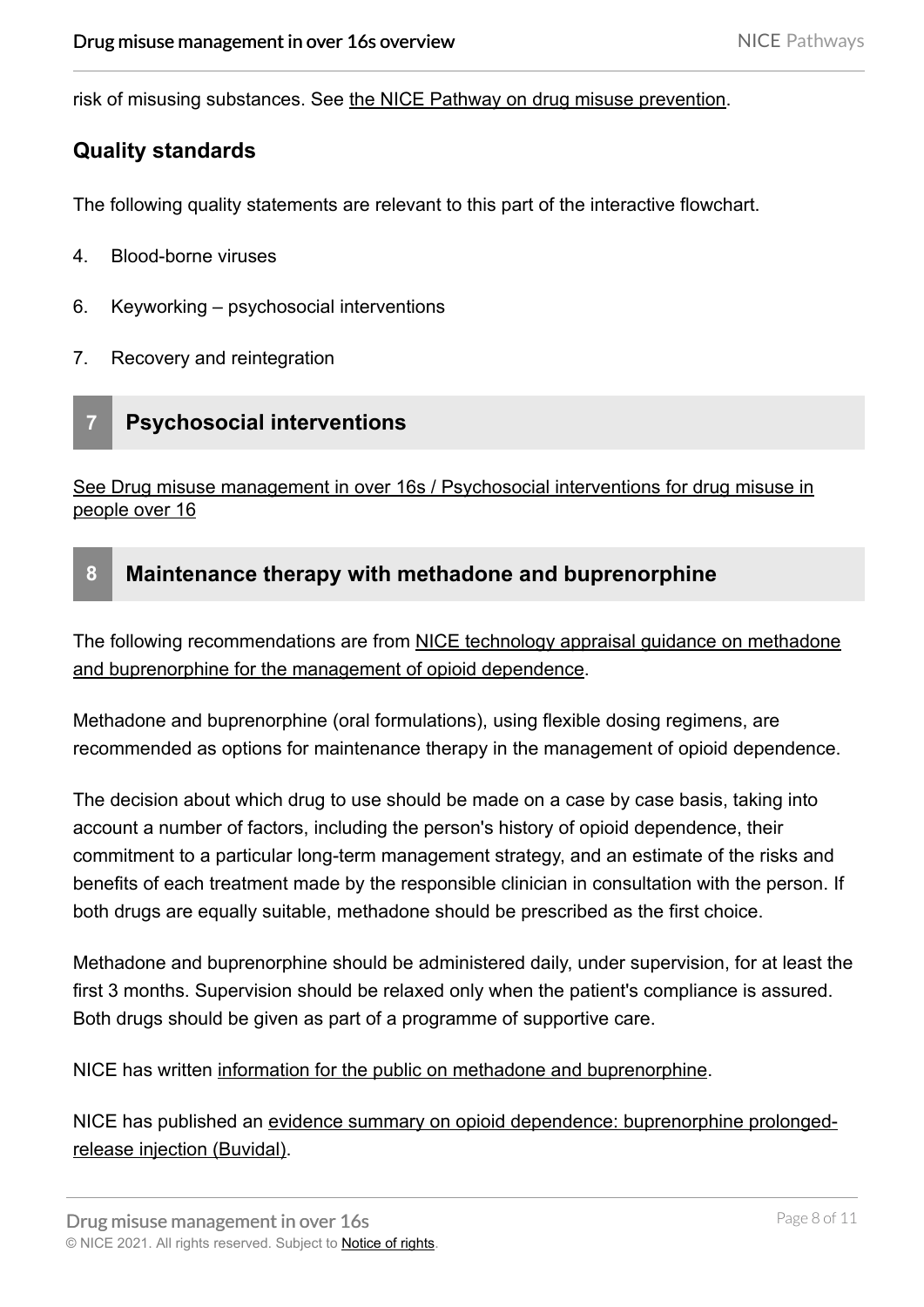# **9 Opioid detoxification**

[See Drug misuse management in over 16s / Opioid detoxification for drug misuse in people](https://pathways.nice.org.uk/pathways/drug-misuse-management-in-over-16s/opioid-detoxification-for-drug-misuse-in-people-over-16)  over 16



[See Needle and syringe programmes](https://pathways.nice.org.uk/pathways/needle-and-syringe-programmes) 

## **11 Patient and service user experience**

Use these recommendations together with the recommendations in the NICE Pathways on:

- [patient experience in adult NHS services](https://pathways.nice.org.uk/pathways/patient-experience-in-adult-nhs-services)
- [service user experience in adult mental health services](https://pathways.nice.org.uk/pathways/service-user-experience-in-adult-mental-health-services).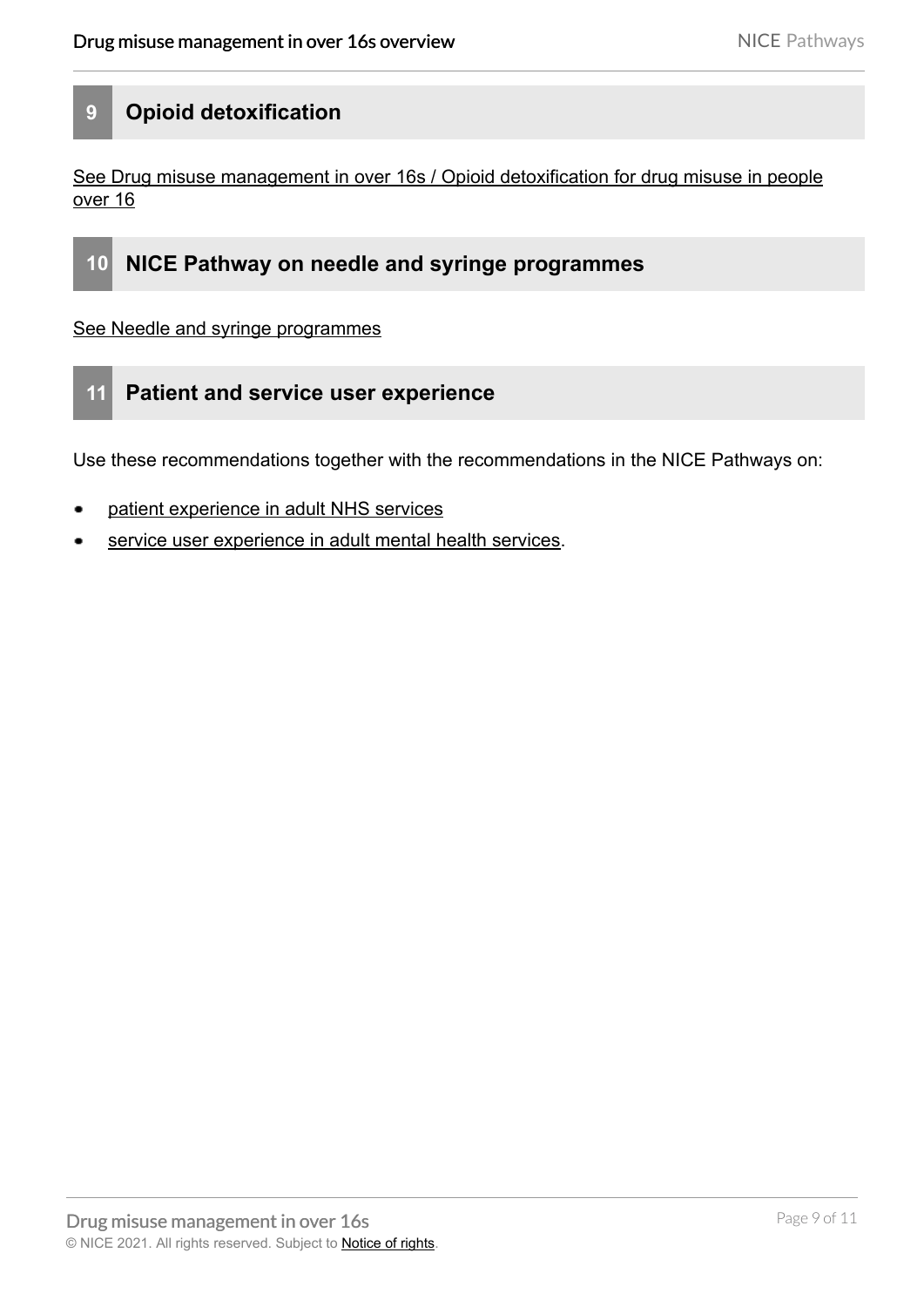# **Sources**

[Drug misuse in over 16s: opioid detoxification](http://www.nice.org.uk/guidance/CG52) (2007) NICE guideline CG52

[Drug misuse in over 16s: psychosocial interventions](http://www.nice.org.uk/guidance/CG51) (2007) NICE guideline CG51

[Methadone and buprenorphine for the management of opioid dependence](http://www.nice.org.uk/guidance/TA114) (2007) NICE technology appraisal guidance 114

# **Your responsibility**

#### **Guidelines**

The recommendations in this guideline represent the view of NICE, arrived at after careful consideration of the evidence available. When exercising their judgement, professionals and practitioners are expected to take this guideline fully into account, alongside the individual needs, preferences and values of their patients or the people using their service. It is not mandatory to apply the recommendations, and the guideline does not override the responsibility to make decisions appropriate to the circumstances of the individual, in consultation with them and their families and carers or guardian.

Local commissioners and providers of healthcare have a responsibility to enable the guideline to be applied when individual professionals and people using services wish to use it. They should do so in the context of local and national priorities for funding and developing services, and in light of their duties to have due regard to the need to eliminate unlawful discrimination, to advance equality of opportunity and to reduce health inequalities. Nothing in this guideline should be interpreted in a way that would be inconsistent with complying with those duties.

Commissioners and providers have a responsibility to promote an environmentally sustainable health and care system and should [assess and reduce the environmental impact of](https://www.nice.org.uk/about/who-we-are/sustainability) [implementing NICE recommendations](https://www.nice.org.uk/about/who-we-are/sustainability) wherever possible.

#### **Technology appraisals**

The recommendations in this interactive flowchart represent the view of NICE, arrived at after